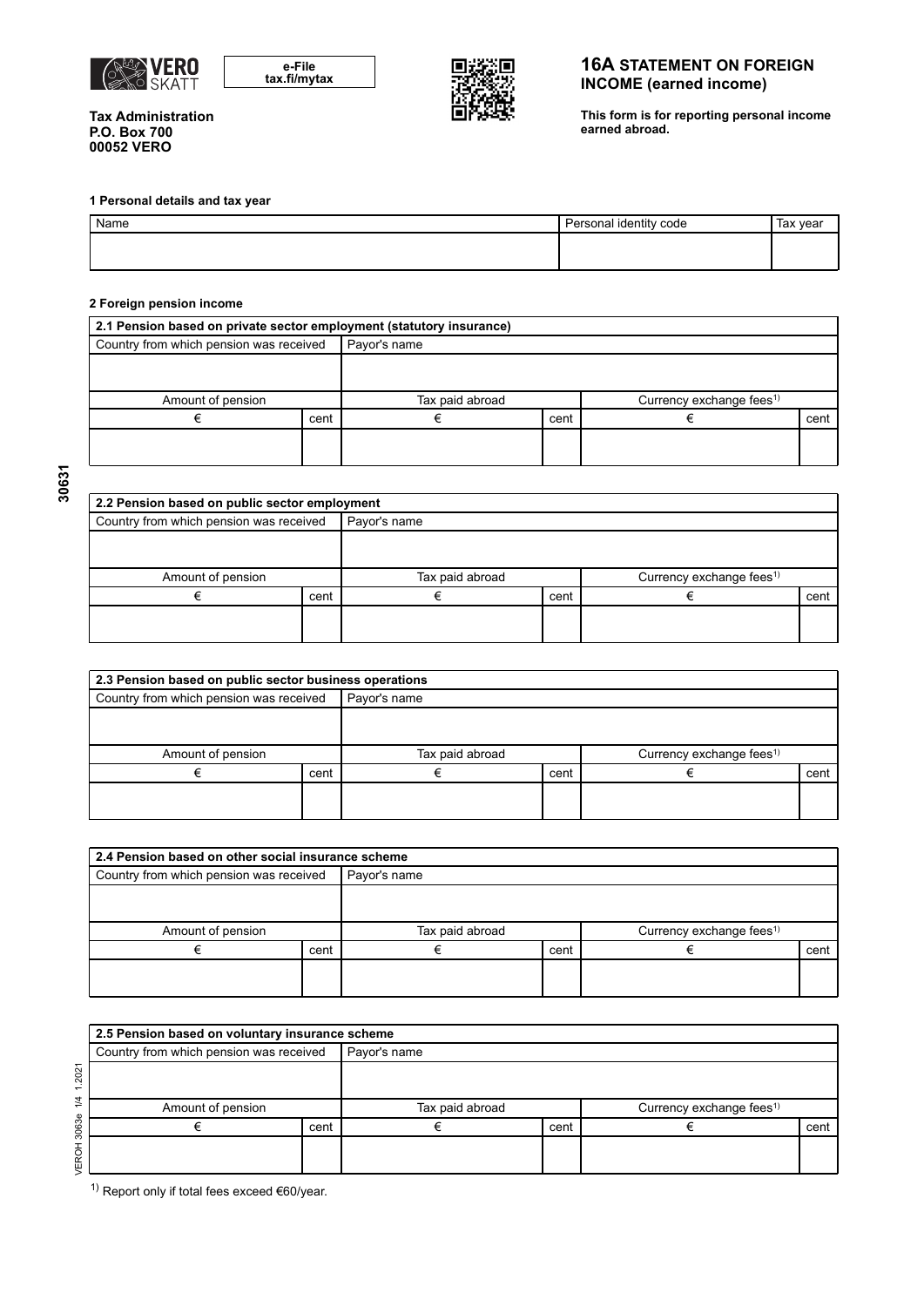



Personal identity code Tax year

| 2.6 Pension based on private sector employment (voluntary insurance) |      |                 |      |                                      |      |  |  |  |  |
|----------------------------------------------------------------------|------|-----------------|------|--------------------------------------|------|--|--|--|--|
| Country from which pension was received                              |      | Payor's name    |      |                                      |      |  |  |  |  |
|                                                                      |      |                 |      |                                      |      |  |  |  |  |
|                                                                      |      |                 |      |                                      |      |  |  |  |  |
| Amount of pension                                                    |      | Tax paid abroad |      | Currency exchange fees <sup>1)</sup> |      |  |  |  |  |
|                                                                      | cent |                 | cent |                                      | cent |  |  |  |  |
|                                                                      |      |                 |      |                                      |      |  |  |  |  |
|                                                                      |      |                 |      |                                      |      |  |  |  |  |
|                                                                      |      |                 |      |                                      |      |  |  |  |  |

|      | Currency exchange fees <sup>1)</sup> |      |  |
|------|--------------------------------------|------|--|
| cent | €                                    | cent |  |
|      |                                      |      |  |
|      |                                      |      |  |
|      | Tax paid abroad                      |      |  |

# **2.8 Deferral of retirement income and income spreading**

I am asking for deferral of pension income and income spreading.

 $1)$  Report only if total fees exceed €60/year.

### **3 Work abroad for which you request implementation of the six-month rule**

| Give details on work abroad if you request that the six-month rule be applied to the wages, i.e. the tax exemption provision of §77 of<br>the act on income tax. If the six-month rule is applied to the wages, no income tax needs to be paid in Finland. However, health<br>insurance contributions must be paid from the wages in Finland, if health insurance has been taken out for you in Finland under the<br>Health Insurance Act. For more information, go to tax.fi. |  |                                |                                                                         |  |  |                       |          |                                                          |  |   |      |
|--------------------------------------------------------------------------------------------------------------------------------------------------------------------------------------------------------------------------------------------------------------------------------------------------------------------------------------------------------------------------------------------------------------------------------------------------------------------------------|--|--------------------------------|-------------------------------------------------------------------------|--|--|-----------------------|----------|----------------------------------------------------------|--|---|------|
| 3.1 Work abroad during the tax year                                                                                                                                                                                                                                                                                                                                                                                                                                            |  |                                |                                                                         |  |  |                       |          |                                                          |  |   |      |
| Country of employment                                                                                                                                                                                                                                                                                                                                                                                                                                                          |  |                                |                                                                         |  |  |                       |          | Period of employment (ddmmyyyy-ddmmyyyy)                 |  |   |      |
|                                                                                                                                                                                                                                                                                                                                                                                                                                                                                |  |                                |                                                                         |  |  |                       |          |                                                          |  |   |      |
| Pay is                                                                                                                                                                                                                                                                                                                                                                                                                                                                         |  |                                |                                                                         |  |  |                       |          |                                                          |  |   |      |
| salary for insurance<br>purposes                                                                                                                                                                                                                                                                                                                                                                                                                                               |  |                                | wages subject to withholding tax                                        |  |  |                       |          | employee stock option                                    |  |   |      |
| Employer                                                                                                                                                                                                                                                                                                                                                                                                                                                                       |  |                                | Employer's home country                                                 |  |  |                       |          | Amount of pay                                            |  | € | cent |
|                                                                                                                                                                                                                                                                                                                                                                                                                                                                                |  |                                |                                                                         |  |  |                       |          |                                                          |  |   |      |
| The employer has a permanent establishment in my country of employment (Only fill in if you work in a country other than your employer's home country.)<br>Yes<br>I have an A1/E101 certificate issued in Finland or Kela's decision on eligibility for Finnish social security.                                                                                                                                                                                               |  |                                |                                                                         |  |  |                       |          |                                                          |  |   |      |
| I am applying for the transfer of tax liability from Finland to another Nordic country.                                                                                                                                                                                                                                                                                                                                                                                        |  |                                |                                                                         |  |  |                       |          |                                                          |  |   |      |
| Total stay in Finland<br>during the tax year (days)                                                                                                                                                                                                                                                                                                                                                                                                                            |  |                                | Only fill in if the work goes on uninterrupted into the following year: |  |  |                       |          |                                                          |  |   |      |
|                                                                                                                                                                                                                                                                                                                                                                                                                                                                                |  | Employment end date (ddmmyyyy) |                                                                         |  |  | Country of employment |          |                                                          |  |   |      |
|                                                                                                                                                                                                                                                                                                                                                                                                                                                                                |  |                                |                                                                         |  |  |                       |          |                                                          |  |   |      |
| 3.2 Stay in Finland during the tax year (dates of arrival and departure)                                                                                                                                                                                                                                                                                                                                                                                                       |  |                                |                                                                         |  |  |                       |          |                                                          |  |   |      |
| date of arrival (ddmmyyyy) - date of departure (ddmmyyyy)                                                                                                                                                                                                                                                                                                                                                                                                                      |  |                                | date of arrival (ddmmyyyy) - date of departure (ddmmyyyy)               |  |  |                       |          | date of arrival (ddmmyyyy) - date of departure (ddmmyyyy |  |   |      |
|                                                                                                                                                                                                                                                                                                                                                                                                                                                                                |  |                                |                                                                         |  |  |                       |          |                                                          |  |   |      |
| date of arrival (ddmmyyyy) - date of departure (ddmmyyyy                                                                                                                                                                                                                                                                                                                                                                                                                       |  |                                | date of arrival (ddmmyyyy) - date of departure (ddmmyyyy)               |  |  |                       |          | date of arrival (ddmmyyyy) - date of departure (ddmmyyyy |  |   |      |
|                                                                                                                                                                                                                                                                                                                                                                                                                                                                                |  |                                |                                                                         |  |  |                       |          |                                                          |  |   |      |
| 3.3 Work abroad during the year before the tax year                                                                                                                                                                                                                                                                                                                                                                                                                            |  |                                |                                                                         |  |  |                       |          |                                                          |  |   |      |
| Country of employment                                                                                                                                                                                                                                                                                                                                                                                                                                                          |  |                                | Employment period (ddmmyyyy-ddmmyyyy)                                   |  |  |                       | Employer |                                                          |  |   |      |
|                                                                                                                                                                                                                                                                                                                                                                                                                                                                                |  |                                |                                                                         |  |  |                       |          |                                                          |  |   |      |

VEROH 3063e 2/4 1.2021

VEROH 3063e 2/4 1.2021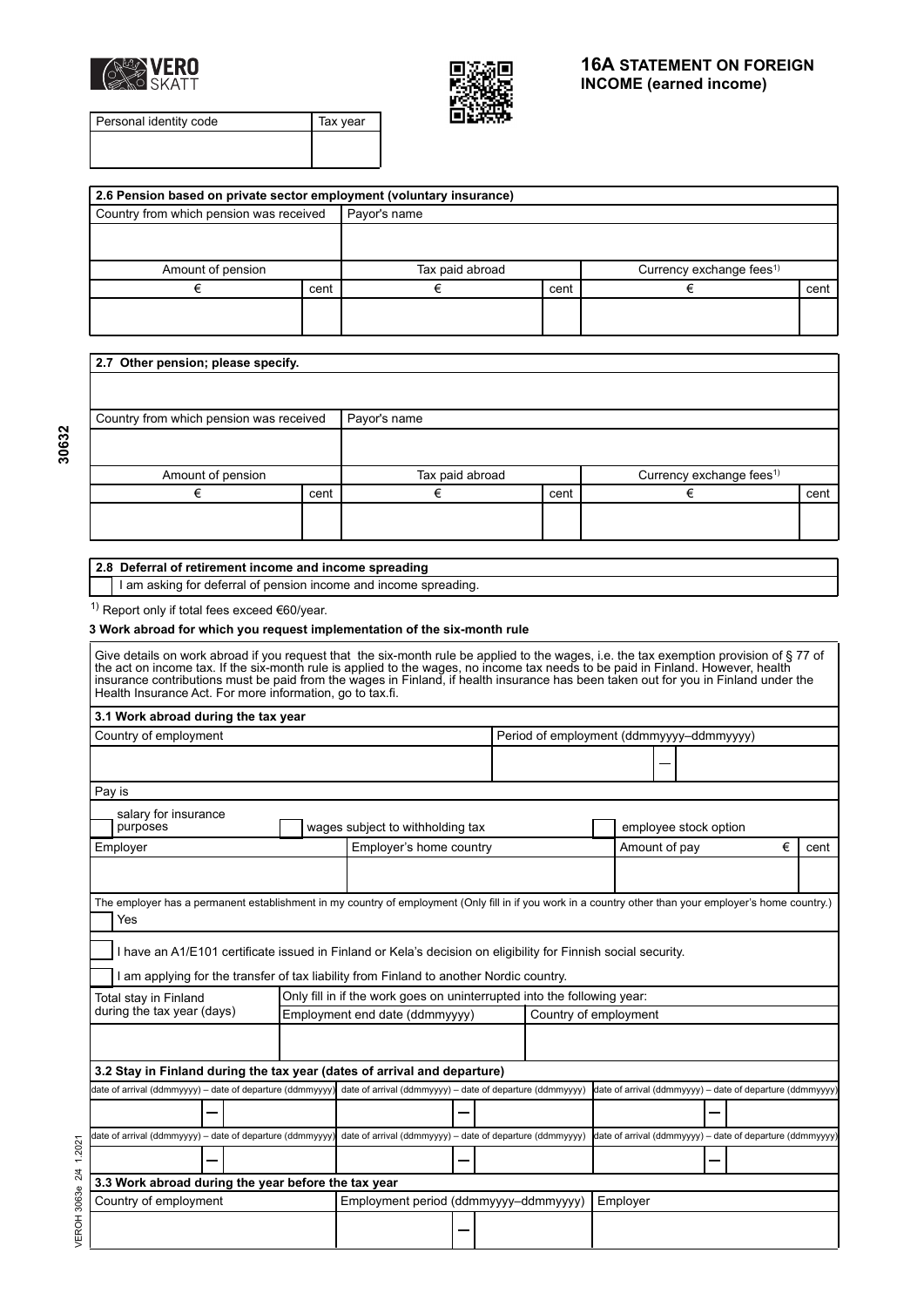



Personal identity code Tax year

### **4 Work abroad, not covered by the six-month rule**

| Country of employment                                                                                                                                                                 | Employer |      | Employer's home country                                                                                                                                                                                                       |   |      |  |  |
|---------------------------------------------------------------------------------------------------------------------------------------------------------------------------------------|----------|------|-------------------------------------------------------------------------------------------------------------------------------------------------------------------------------------------------------------------------------|---|------|--|--|
|                                                                                                                                                                                       |          |      |                                                                                                                                                                                                                               |   |      |  |  |
| The employer has a permanent establishment in my country of employment (Only fill in if you work in a country other than your<br>emplover's home country.)                            |          |      | Public sector employer<br>Yes                                                                                                                                                                                                 |   |      |  |  |
| Income is seafarer's income earned on a foreign ship.<br>Income is income earned in Sweden or Norway as<br>a cross-border worker.<br>have an A1/E101 certificate issued in Finland or |          |      | Income is income earned on a foreign aircraft.<br>am asking for income spreading.<br>I am applying for the transfer of tax liability from<br>Finland to another Nordic country, or from another<br>Nordic country to Finland. |   |      |  |  |
| Kela's decision on eligibility for Finnish social security.<br>Amount of pay                                                                                                          | €        | cent | Tax paid abroad                                                                                                                                                                                                               | € |      |  |  |
|                                                                                                                                                                                       |          |      |                                                                                                                                                                                                                               |   | cent |  |  |
| Expenses for commuting to and from work                                                                                                                                               | €        | cent | Expenses incurred in acquiring or maintaining income                                                                                                                                                                          | € | cent |  |  |
|                                                                                                                                                                                       |          |      |                                                                                                                                                                                                                               |   |      |  |  |

## **5 Other foreign earned income**

| 5.1 Trade income                       |      |                 |      |                                                      |      |  |
|----------------------------------------|------|-----------------|------|------------------------------------------------------|------|--|
| Country from which income was received |      | Payor's name    |      |                                                      |      |  |
|                                        |      |                 |      |                                                      |      |  |
|                                        |      |                 |      |                                                      |      |  |
| Country of employment                  |      |                 |      |                                                      |      |  |
|                                        |      |                 |      |                                                      |      |  |
|                                        |      |                 |      |                                                      |      |  |
| Amount of income                       |      | Tax paid abroad |      | Expenses incurred in acquiring or maintaining income |      |  |
| €                                      | cent | €               | cent | €                                                    | cent |  |
|                                        |      |                 |      |                                                      |      |  |
|                                        |      |                 |      |                                                      |      |  |
|                                        |      |                 |      |                                                      |      |  |
| Public sector payor                    |      |                 |      |                                                      |      |  |

| 5.2 Pay or fee for athlete or performing artist |      |                 |      |                                                      |      |  |  |
|-------------------------------------------------|------|-----------------|------|------------------------------------------------------|------|--|--|
| Country from which income was received          |      | Payor's name    |      |                                                      |      |  |  |
|                                                 |      |                 |      |                                                      |      |  |  |
|                                                 |      |                 |      |                                                      |      |  |  |
| Amount of income                                |      | Tax paid abroad |      | Expenses incurred in acquiring or maintaining income |      |  |  |
|                                                 | cent |                 | cent |                                                      | cent |  |  |
|                                                 |      |                 |      |                                                      |      |  |  |
|                                                 |      |                 |      |                                                      |      |  |  |
|                                                 |      |                 |      |                                                      |      |  |  |
| Public sector payor                             |      |                 |      |                                                      |      |  |  |

| 5.3 Scholarship or grant               |      |                 |      |                                                      |      |  |  |
|----------------------------------------|------|-----------------|------|------------------------------------------------------|------|--|--|
| Country from which income was received |      | Payor's name    |      |                                                      |      |  |  |
|                                        |      |                 |      |                                                      |      |  |  |
| Amount of income                       |      | Tax paid abroad |      | Expenses incurred in acquiring or maintaining income |      |  |  |
|                                        | cent |                 | cent | €                                                    | cent |  |  |
|                                        |      |                 |      |                                                      |      |  |  |
| Public sector payor                    |      |                 |      |                                                      |      |  |  |